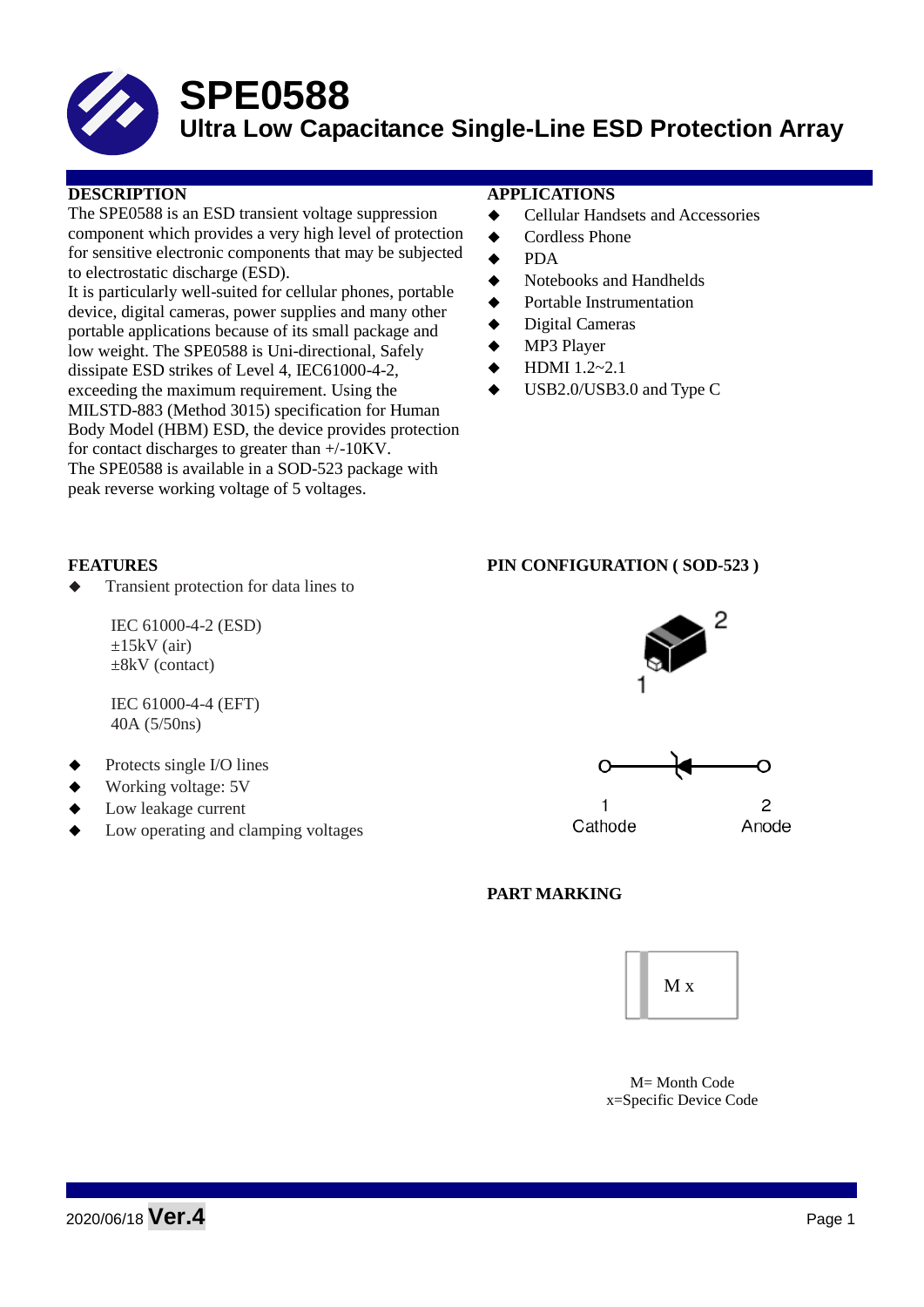

**SPE0588 Ultra Low Capacitance Single-Line ESD Protection Array**

#### **ORDERING INFORMATION**

| <b>Part Number</b> | Package | <b>Part Marking</b> |
|--------------------|---------|---------------------|
| SPE0588D52RGB      | SOD-523 | Мx                  |

M=Month Code (A~Z)

※ SPE0588D52RGB : Tape Reel ; Pb – Free ; Halogen – Free

#### **ABSOULTE MAXIMUM RATINGS**

(TA=25℃ Unless otherwise noted)

| <b>Parameter</b>                                 | <b>Symbol</b> | <b>Typical</b> | Unit            |
|--------------------------------------------------|---------------|----------------|-----------------|
| Peak Pulse Power ( $tp = 8/20 \mu s$ )           | Ppk           | 250            | W               |
| Maximum Peak Pulse Current ( $tp = 8/20 \mu s$ ) | Ipp           |                | A               |
| ESD per IEC $61000 - 4 - 2$ (Air)                | Vpp           | ±15            | KV              |
| ESD per IEC $61000 - 4 - 2$ (Contact)            | Vpp           | $\pm 10$       | KV              |
| <b>Operating Junction Temperature</b>            | Tj            | $-55 \sim 125$ | $\rm ^{\circ}C$ |
| <b>Storage Temperature Range</b>                 | <b>TSTG</b>   | $-55 \sim 150$ | $\rm ^{\circ}C$ |
| <b>Lead Soldering Temperature</b>                | Tl            | 260(10sec)     | $\rm ^{\circ}C$ |

### **ELECTRICAL CHARACTERISTICS**

(TA=25℃ Unless otherwise noted)

| <b>Parameter</b>               | <b>Symbol</b> | <b>Conditions</b>                                  | Min. | <b>Typ</b> | Max. | Unit |
|--------------------------------|---------------|----------------------------------------------------|------|------------|------|------|
| Reverse Stand – Off<br>Voltage | Vrwm          |                                                    |      |            |      |      |
| Reverse Breakdown Voltage      | Vbr           | $It = 1mA$                                         | h    |            |      |      |
| <b>Reverse Leakage Current</b> | Ir            | $V$ RWM = 5V, T=25°C                               |      |            |      | μA   |
| <b>Clamping Voltage</b>        | Vc            | Ipp = 1A, tp = $8/20 \mu s$                        |      |            | 8    |      |
| <b>Junction Capacitance</b>    | $C_{j}$       | Between I/O Pin and GND<br>$V_R = 0V$ , $f = 1MHz$ |      | 0.5        | 0.9  | pF   |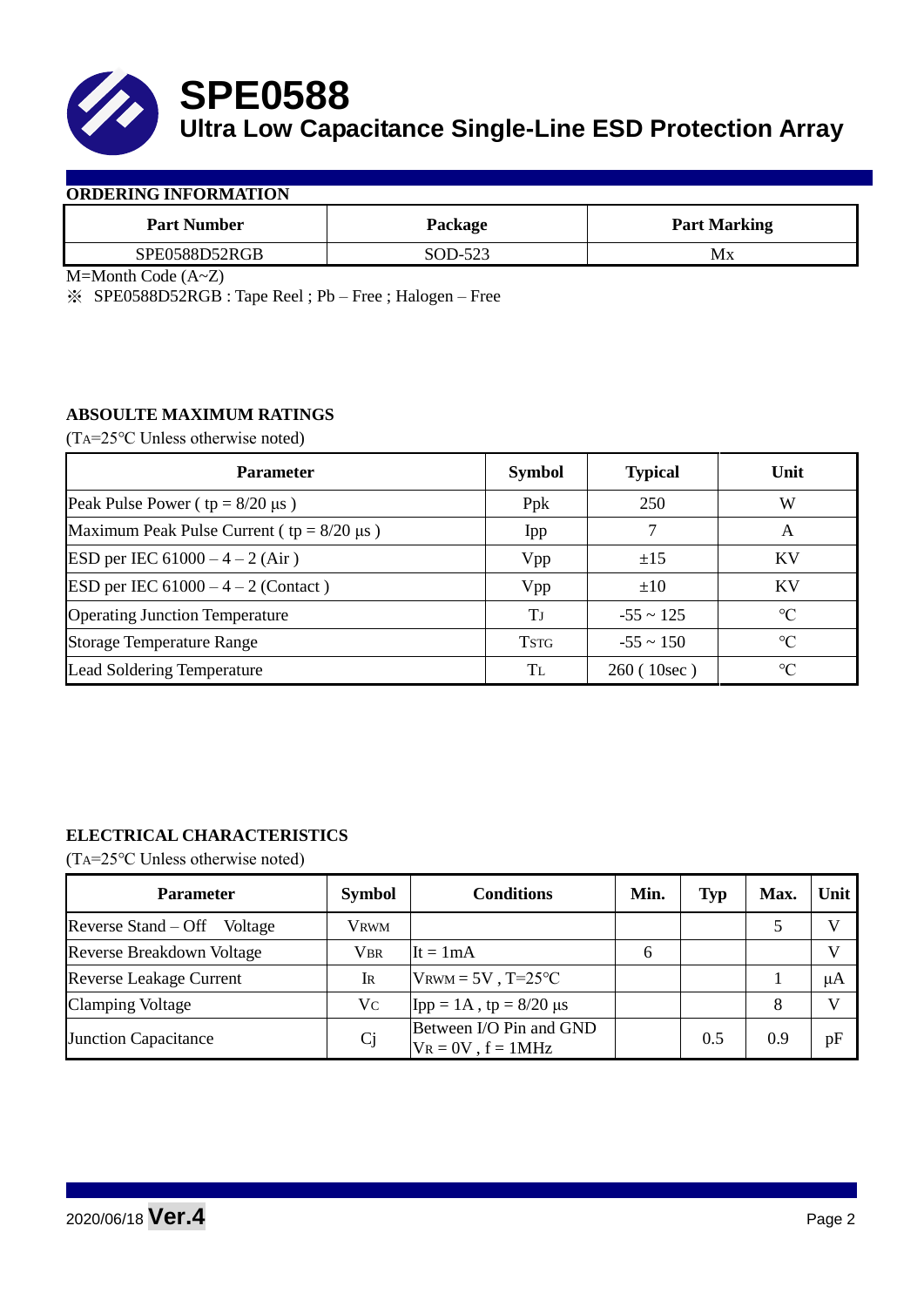**SPE0588 Ultra Low Capacitance Single-Line ESD Protection Array**

### **TYPICAL CHARACTERISTICS**



2020/06/18 **Ver.4** Page 3